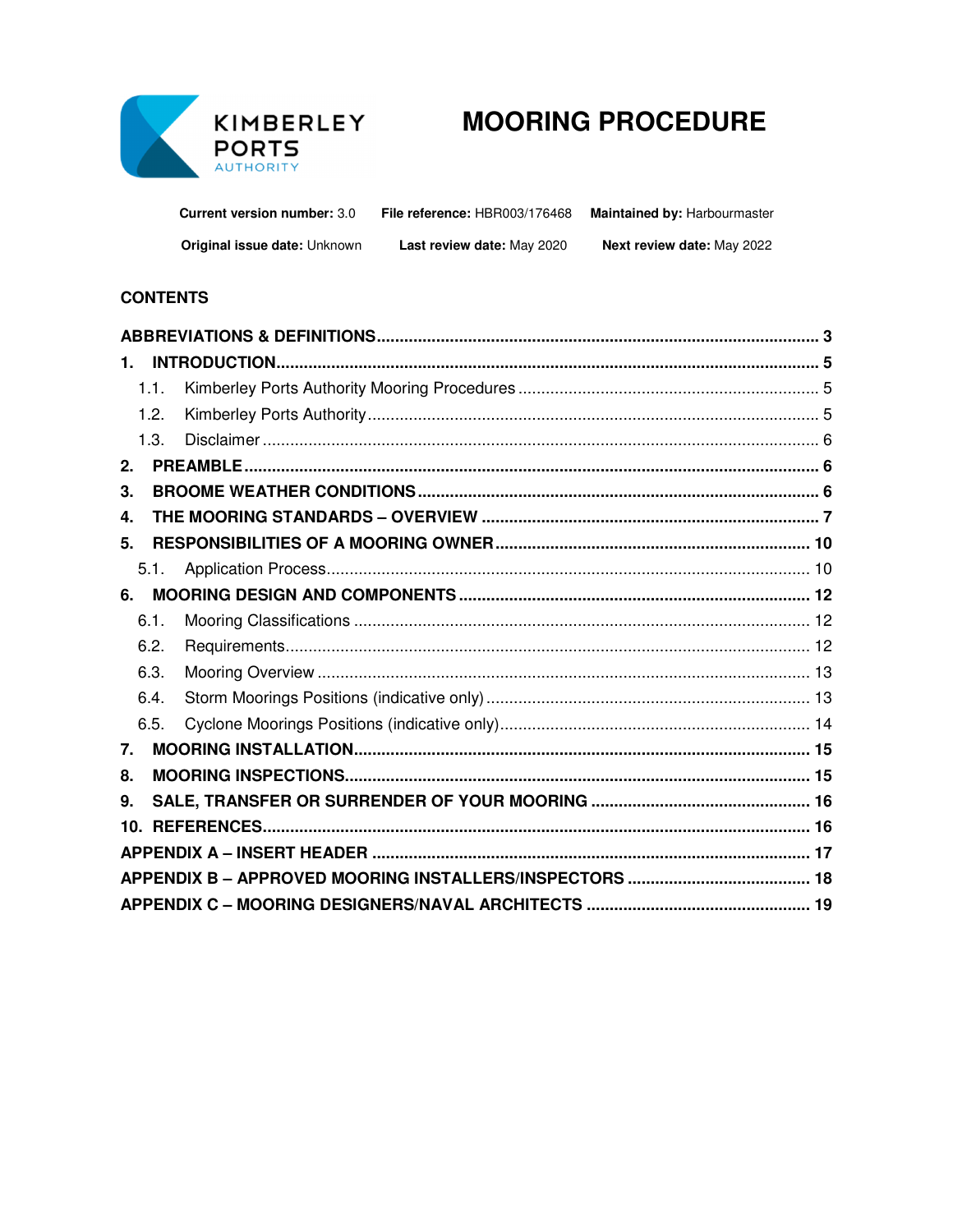# **VARIATION RECORD:**

| <b>Version No.</b> | <b>Version Date:</b> | <b>Brief Description of Change:</b>                                                                                                                                                                       |
|--------------------|----------------------|-----------------------------------------------------------------------------------------------------------------------------------------------------------------------------------------------------------|
| 1.0                | Unknown              | Mooring Licence guidelines - original issue.                                                                                                                                                              |
| 2.0                | October 2008         | Document name change to Mooring Licences Terms, Conditions &<br>Owner Responsibilities and Mooring Standards, reduction of content<br>(incorporated into Mooring Standards) and formatting style updated. |
| 2.1                | August 2009          | Minor amendment.                                                                                                                                                                                          |
| 2.2                | September 2009       | Document name change to BrPA Mooring Procedures and content<br>amended.                                                                                                                                   |
| 1.0                | August 2014          | Re-issue procedures under Kimberley Ports Authority                                                                                                                                                       |
| 2.0                | October 2016         | Amend Section 1 (g) and correct Harbourmaster to Harbour Master.                                                                                                                                          |
| 3.0                | May 2020             | Full review of document. Standards and Procedures were combined.                                                                                                                                          |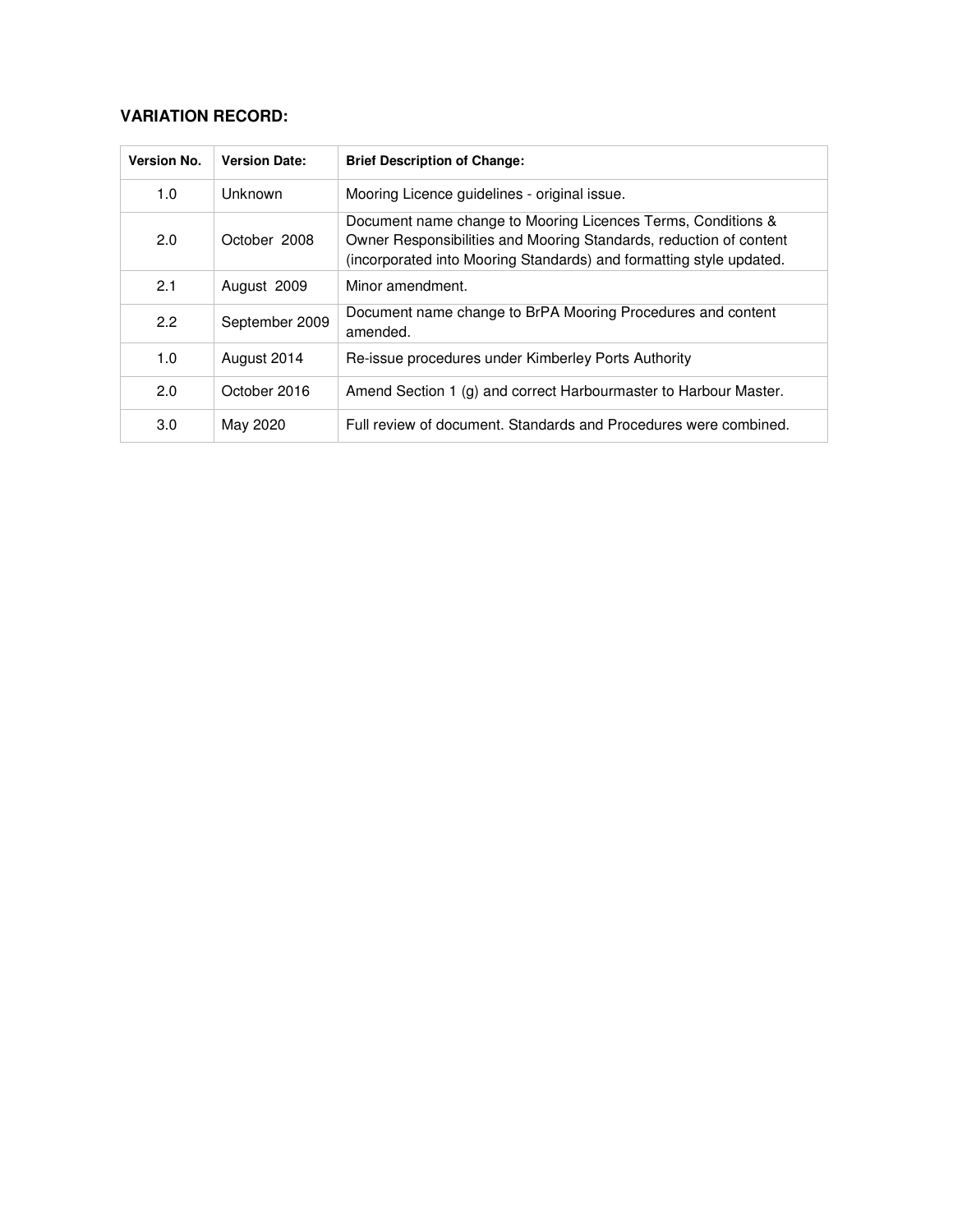

# **ABBREVIATIONS & DEFINITIONS**

Except to the extent that such interpretation is excluded by, or inconsistent with the context in these Mooring Standards, the following apply:

#### **ABBREVIATIONS**

| <b>KPA</b> | Kimberley Ports Authority        | МA          | Manual                  |
|------------|----------------------------------|-------------|-------------------------|
| HM         | Harbour Master                   | <b>MHWS</b> | Mean High Water Springs |
| <b>HAT</b> | <b>Highest Astronomical Tide</b> | <b>MHWN</b> | Mean High Water Neaps   |
| <b>LOA</b> | Length Overall (maximum length)  |             |                         |

#### **DEFINITIONS**

| <b>Cyclone Mooring</b>            | A mooring which must have minimum capability of holding a<br>nominated vessel in line with wind standard AS/NZ 1170.2<br>for area $C -$ as specified by the Mooring Designer/Naval<br>Architect.                                                                                                                                                                                                                                                                                                                                                                             |  |
|-----------------------------------|------------------------------------------------------------------------------------------------------------------------------------------------------------------------------------------------------------------------------------------------------------------------------------------------------------------------------------------------------------------------------------------------------------------------------------------------------------------------------------------------------------------------------------------------------------------------------|--|
| Mooring                           | A mooring located in gazetted KPA waters.                                                                                                                                                                                                                                                                                                                                                                                                                                                                                                                                    |  |
| Mooring Designer/ Naval Architect | A person or organisation with appropriate professional<br>qualifications to:<br>prepare the technical specifications of a mooring<br>system including configuration and materials;<br>review and make recommendations on inspection<br>reports;<br>ensure on-going suitability of mooring systems.                                                                                                                                                                                                                                                                           |  |
| Mooring Inspector/ Installer      | A person or organisation capable of installing a mooring to<br>the Mooring Designer's/Naval Architect's specifications:<br>duly qualified for their range of business and<br>licensed in Western Australia;<br>capable of conducting Mooring inspections above<br>and or below water;<br>capable of producing measurements and records<br>$\bullet$<br>suitable for evaluation by the designated Mooring<br>consultant/designer; and<br>has completed the KPA application process and has<br>$\bullet$<br>been approved to perform Mooring Inspections and<br>Installations. |  |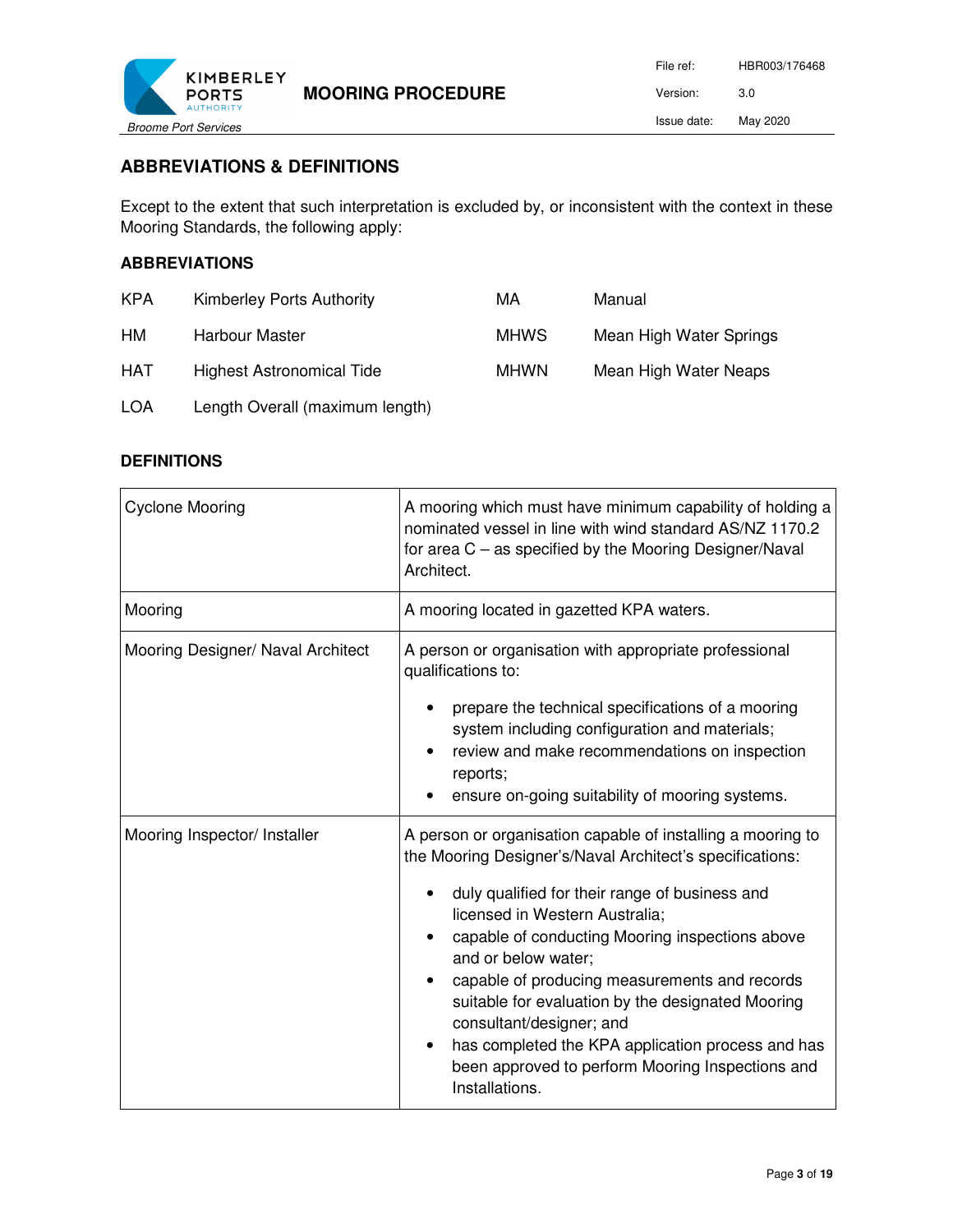



File ref: HBR003/176468 Version: 3.0

Issue date: May 2020

| <b>Mooring Permit</b> | The document issued by KPA after it has been provided<br>with a satisfactory inspection and condition report.                                                                            |
|-----------------------|------------------------------------------------------------------------------------------------------------------------------------------------------------------------------------------|
| <b>Mooring Owner</b>  | A person or company which seeks or holds a Mooring<br>Permit in the Port of Broome.                                                                                                      |
| Storm Mooring         | A Mooring, other than a Cyclone mooring and capable of<br>withstanding wind and weather up to (Beaufort force 10) 50<br>Knts or as specified by the Mooring Designer/Naval<br>Architect. |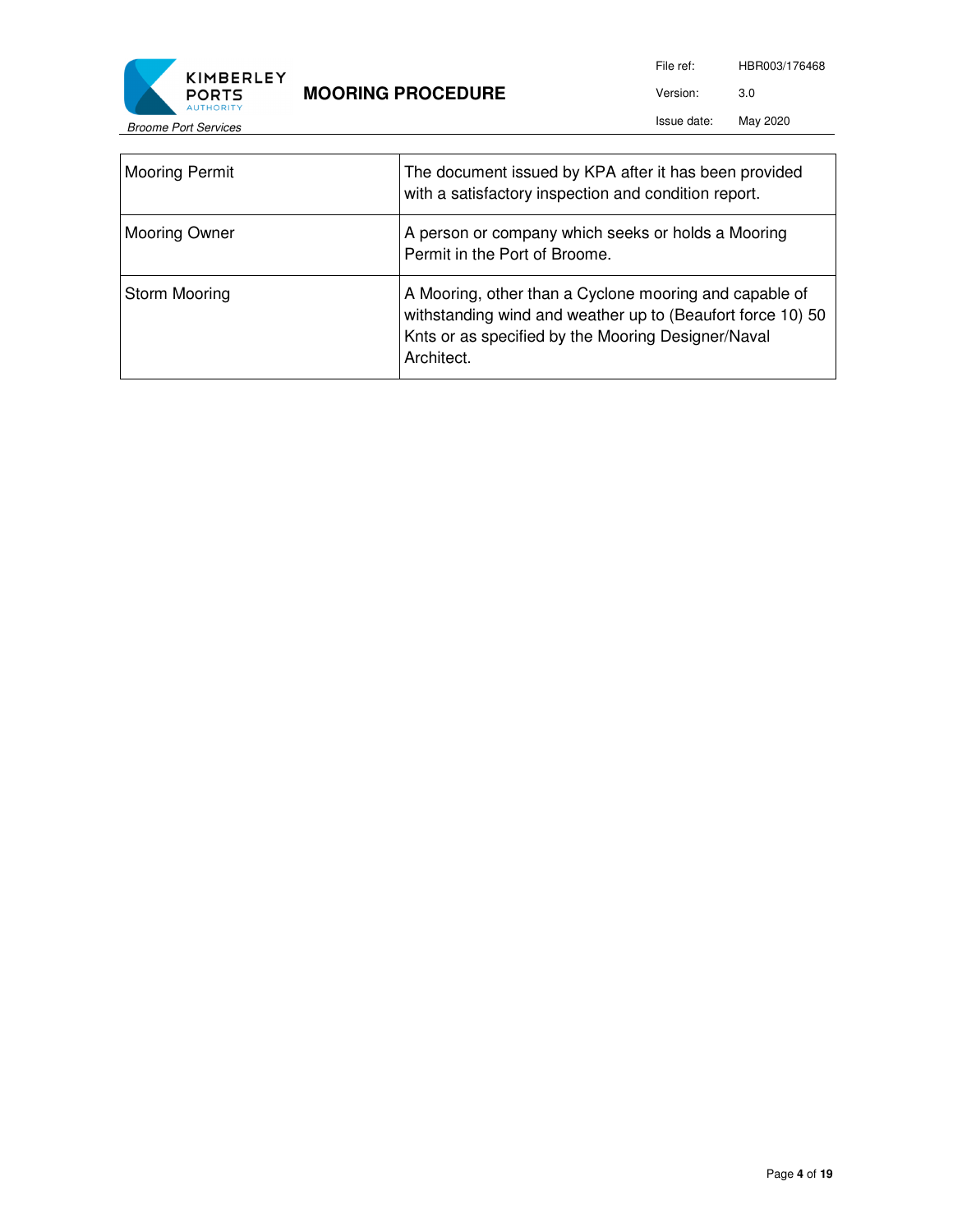

# **1. INTRODUCTION**

#### *1.1. Kimberley Ports Authority Mooring Procedures*

This document provides information to the persons and companies wishing to install and use Moorings in the Port of Broome (**Port**). It addresses Mooring design, installation and maintenance.

However, this document in no way absolves any Mooring User or Owner from their own duty of care to others, including but not limited to their employees, licensees, other Port users, visitors and KPA.

It is recommended that this document be read in conjunction with other KPA procedural documents, including the KPA Cyclone Contingency Plan.

KPA publications may be downloaded from the KPA website.

#### *Kimberley Ports Authority's priority is:*

#### *SAFETY AND*

#### *PROTECTION OF THE ENVIRONMENT*

#### *1.2. Kimberley Ports Authority*

The KPA is a Government Trading Enterprise that operates the Port under the jurisdiction of the Port Authorities Act 1999 and Port Authority Regulations 2001, with responsibilities to:

- facilitate trade within and through the Port and plan for future growth and development of the Port;
- operate the Port safely, efficiently and securely; and
- protect the Port environment.

In this role, KPA administers Port assets including moorings located within Port Mooring Zones.

**Failure to comply with KPA Mooring standards may, without prejudice to the KPA's other rights, result in the removal of the Mooring and or legal action against the owner.** 

#### **KPA CONTACT DETAILS:**

Telephone: (08) 9194 3100

Fax: (08) 9194 3188

Email: info@kimberleyports.wa.gov.au

Web: www.kimberleyports.wa.gov.au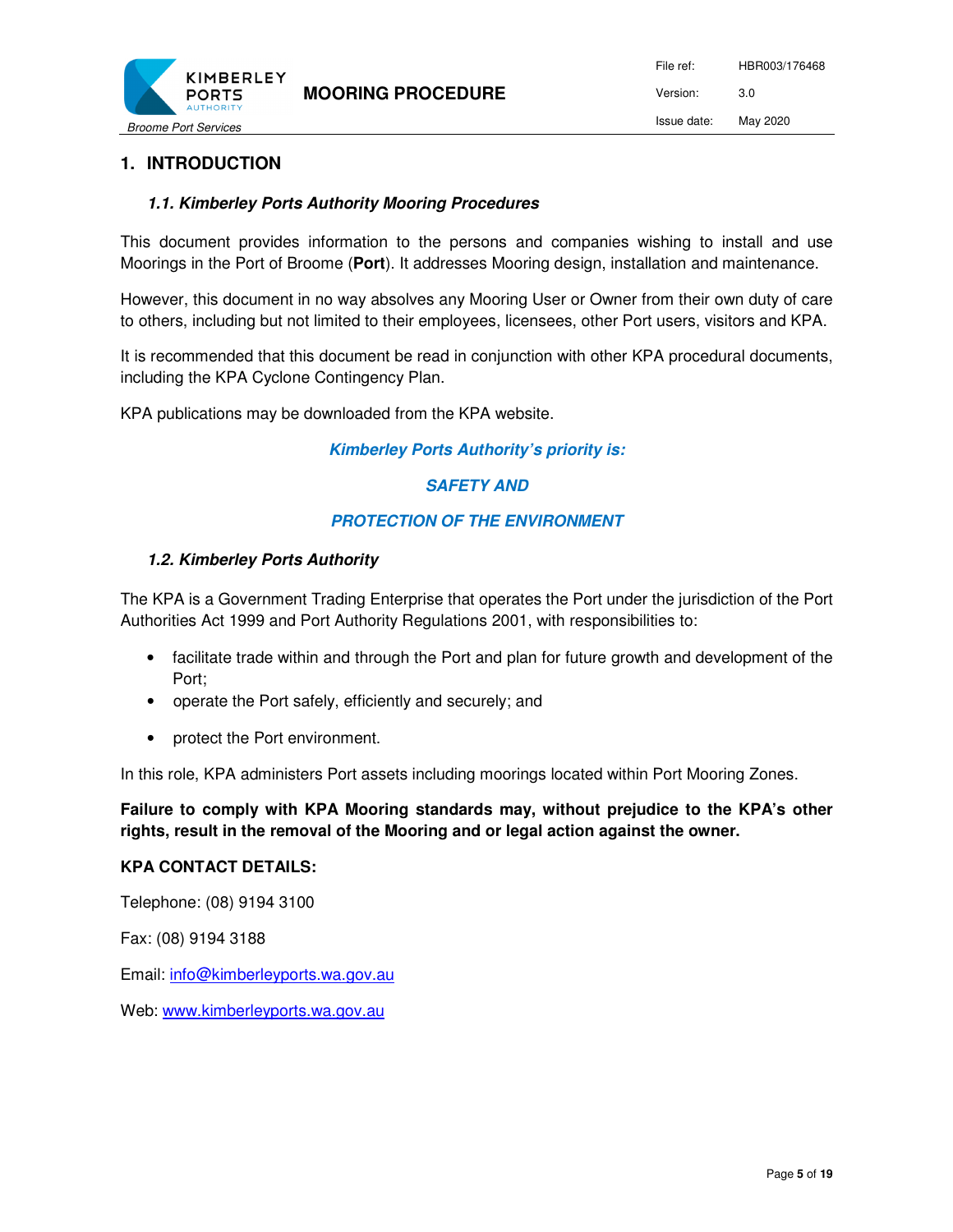

# *1.3. Disclaimer*

Mooring Owners must obtain their own independent advice from duly qualified Mooring Consultants/Naval Architects, to ensure that their proposed Mooring will meet not only KPA requirements, but also provide a safe Mooring for their vessel.

KPA accepts no liability for any loss, harm, damage or delay of any kind whatsoever which may be suffered by a Mooring Owner as a consequence of the Mooring User relying on the information contained in these Mooring Standards.

# **2. PREAMBLE**

KPA hosts a range of recreational and commercial vessels each year, many of which utilise Moorings as opposed to anchoring within Port limits. These Moorings may be recreational or commercial storm Moorings or cyclone Moorings. All Moorings within the Port are administered by KPA. KPA's aims are to promote fair and equitable access to Moorings and to provide efficient and effective management of waters within Broome Port Limits.

Each Mooring must be capable of safely holding the assigned vessel during a range of weather conditions. Mooring Owners must obtain guidance and advice from a duly qualified Mooring Designer/Naval Architect in order to safeguard the vessel owner's investment. Lists of several of the known designers, installers and inspectors are shown in the appendices to this document; however KPA makes no warranty that the companies and individuals listed are able to provide an adequate level of advice. Mooring Owners must make their own assessment of a Mooring consultant's abilities. KPA is the Administrator for the Licence and Permit only.

## **3. BROOME WEATHER CONDITIONS**

The Port is centred at 18 degrees South and 122 degrees 13' East and lies within Australia's cyclone belt. Between three and five cyclones typically approach the North West coast during the season (November to April) and winds over 100 knots can be experienced along with associated sea conditions. The Bureau of Meteorology advises that tropical cyclones capable of strong winds, high seas and heavy rain can be experienced during the months from November to April, but are most common in January and February.

Typically during November to May the winds frequently blow in excess of 20 knots from the SW and occasional winds over 60 knots from the North East and East might be experienced during seasonal tropical storms. The SW winds might blow strongly for 3-5 days without ceasing.

During May to November the winds typically blow from E-SE, increasing in strength from the early morning and easing by late afternoon/early evening. Morning winds may exceed 30 knots.

Accordingly, vessel owners and operators in the region are expected to familiarise themselves with the risks associated with adequate securing and Mooring of vessels during adverse weather, including the vessel itself, personnel and responsibilities towards other vessels moored in the vicinity. Table 3- 1 and 3-2 depict Significant Wave Heights and Indicative Tidal Heights respectively.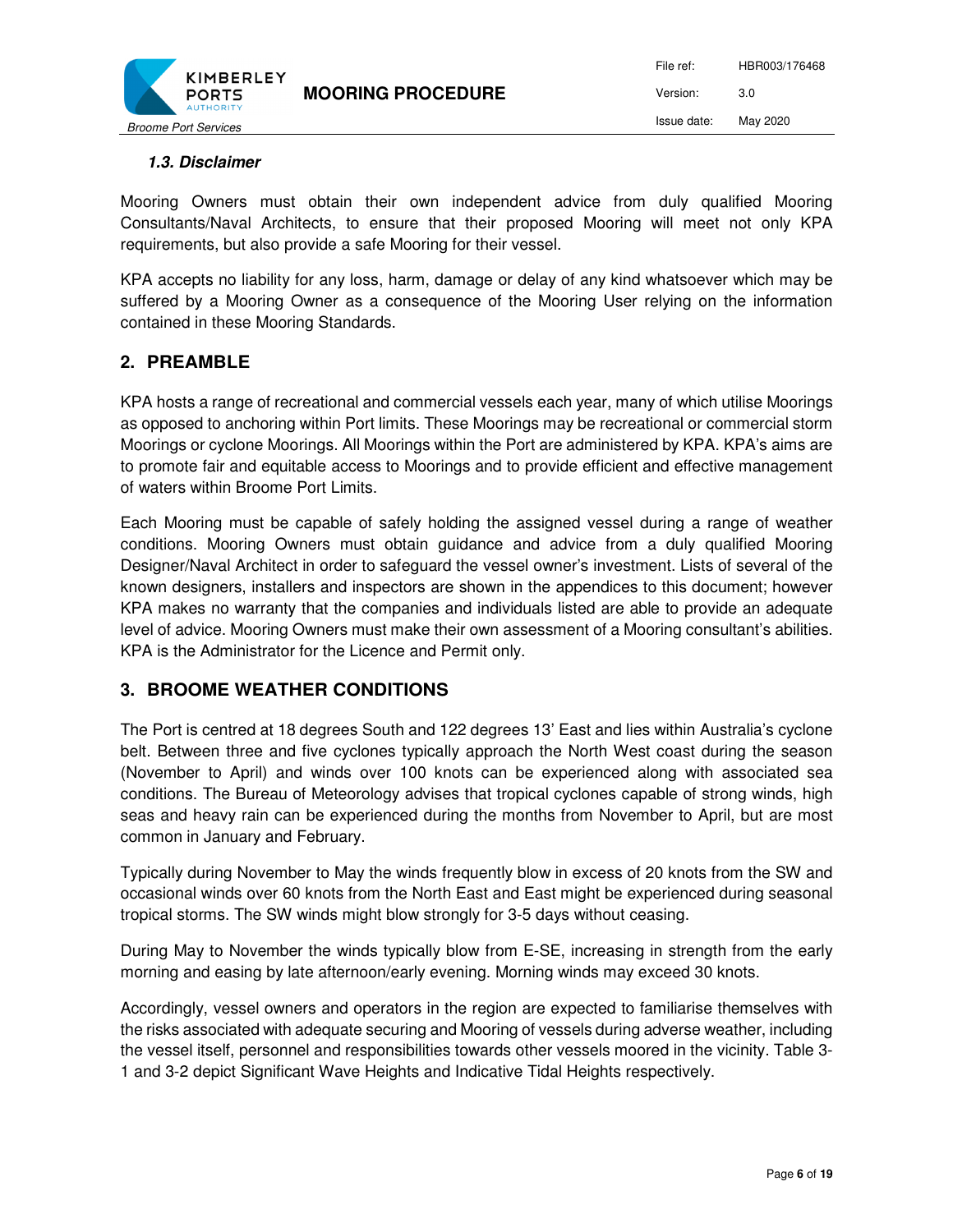

#### *Table 3-1 Significant Wave Heights*

| <b>LOCATION</b>                                                                           | <b>SIGNIFICANT WAVE HEIGHT</b> |
|-------------------------------------------------------------------------------------------|--------------------------------|
| Gantheaume Point                                                                          | 4.5m                           |
| Roebuck Bay                                                                               | 2.9 <sub>m</sub>               |
| NOTE: Maximum cyclone waves may be 1.6 - 2.0 times higher<br>than significant wave height |                                |

#### *Table 3-2 Indicative Tidal Heights*

| <b>DESCRIPTION</b>                                         |        |  |
|------------------------------------------------------------|--------|--|
| <b>Highest Astronomical Tide</b>                           | 10.56m |  |
| Mean High Water Springs                                    | 9.28m  |  |
| Mean High Water Neaps                                      | 6.31m  |  |
| NOTE: Storm Surge + Wind may add 3.5 metres to Sea Heights |        |  |

## **4. THE MOORING STANDARDS – OVERVIEW**

- 1. Kimberley Ports Authority **(KPA)** requires mooring owners to comply with:
- a) the procedures set out below;
- b) the KPA **Port Standards and Procedures**, copies of which are available on KPA's website;
- c) the Port Authorities Act 1999 and Port Authorities Regulations 2001, in particular Part 9; and
- d) KPA Port and Terminal Handbook.
- 2. By accepting KPA's offer of a Mooring site, the Owner agrees that the Owner has been granted a permit to use a part of the Port and is bound by KPA's Terms and Conditions, including the Mooring Standards. The relationship between each party is as described in figure 2.1.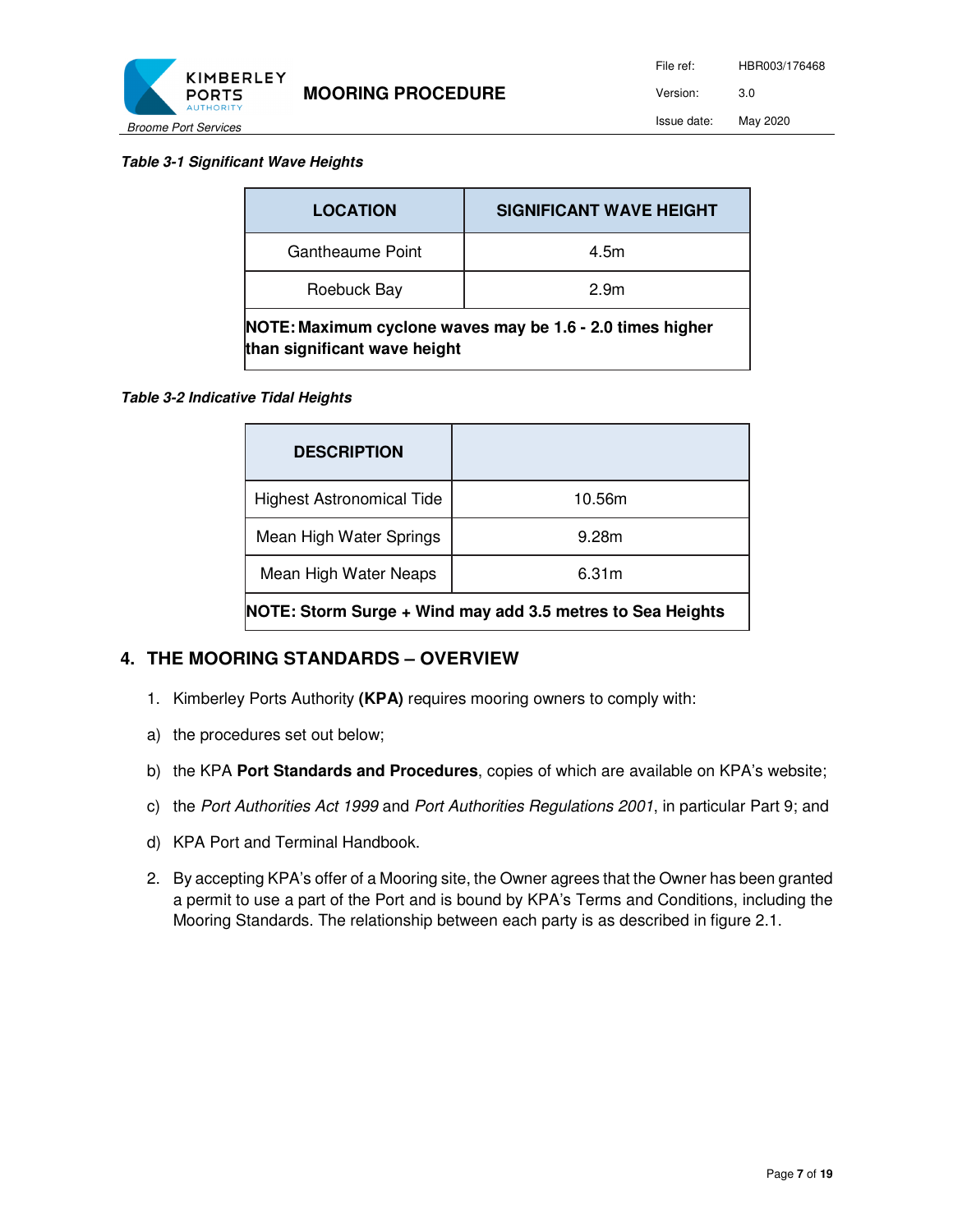

- 3. The procedures to be followed in relation to Moorings are as follows:
- a) Owners wishing to establish a mooring within the Port are to make application to KPA using the Application for Mooring Site Permit form.
- b) The Harbour Master may after consultation approve or reject the application at the Harbour Master's sole discretion.
- c) The Mooring tackle is to be positioned using the Geographical Positioning System (GPS) and its position is to be expressed in Degrees, Minutes and Points of minutes using Datum WGS84. Accuracy is to be no less than plus or minus 5 meters of that position.
- d) Once the original mooring application is approved by the Harbor Master, a KPA Licensed Mooring Installer/Inspector can set the Mooring.
- e) A Mooring Permit is valid subject to:
	- a. the payment of the prescribed annual fee.
	- b. compliance by the Permit Holder with the Kimberley Ports Authority Mooring Standards.
	- c. the mooring passes its annual inspection.
- f) Moorings must be inspected annually and as stated in the design report by the Mooring Designer/Naval Architect by an Approved Inspector each year prior to 1 May for vessels moored in Gantheaume Bay and 1 November for vessels moored in Roebuck Bay. Following the annual inspection, Owners must ensure all recommended maintenance work to the Mooring is completed. Owners must send the inspection reports, together with evidence of any repair work carried out, to the Harbour Master prior to 1 May each year for vessels moored in Gantheaume Bay and 1 November for vessels moored in Roebuck Bay. Failure to do so will result in the Licence and Permit being cancelled.
- g) Only the registered vessel, or other approved authorised vessel as described on the permit appendix, may occupy the Mooring.
- h) Damage caused to other vessels or property by the User or any other vessel which is using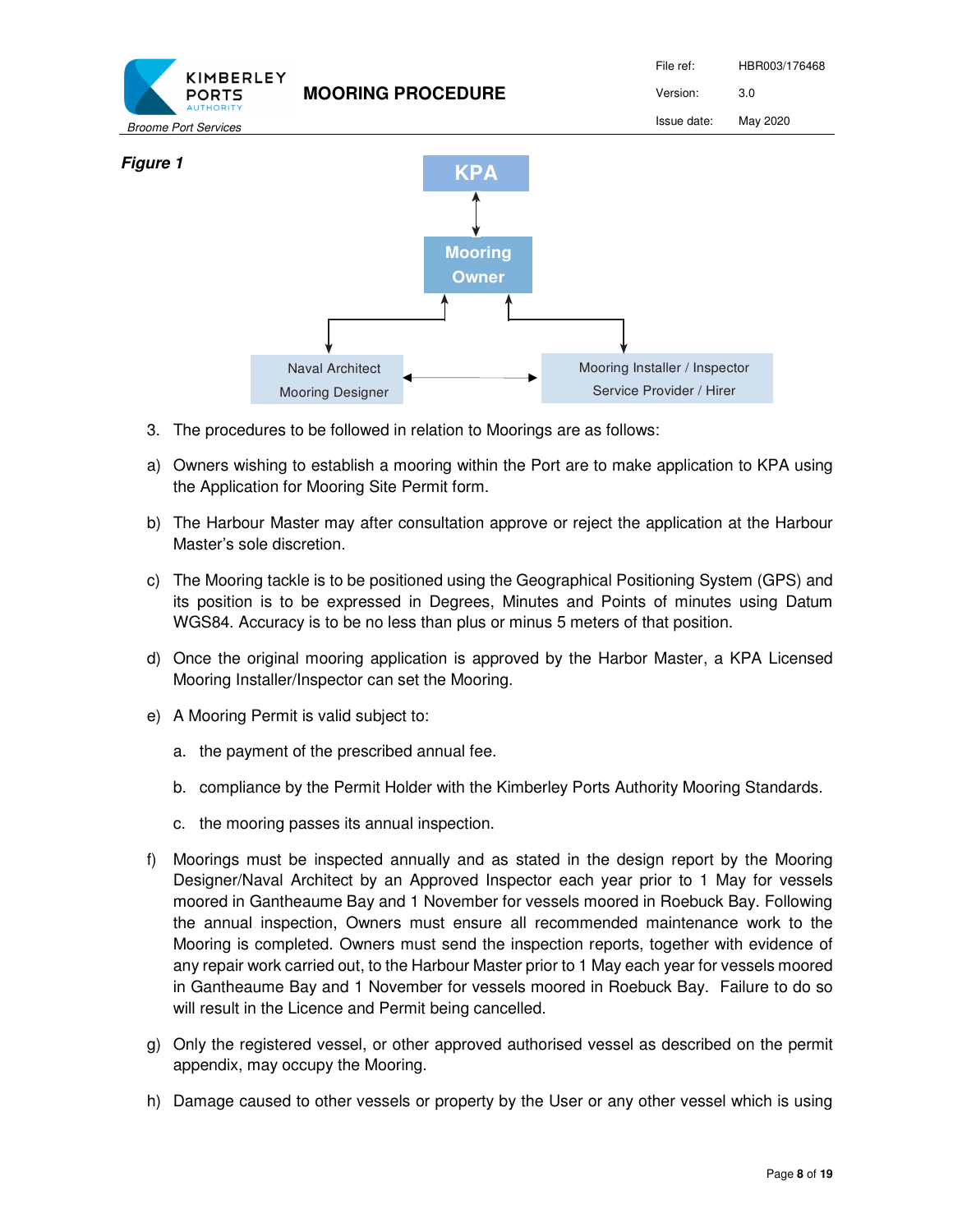

the Mooring is the responsibility of the Owner.

- i) Owners must advise the Harbour Master if:
	- the Owner proposes selling the mooring;
	- the Owner proposes removing the mooring;
	- there is any change to the Owner's contact details;
	- the mooring is damaged or shifts location; or
	- the Owner wishes to have an additional vessel registered to the Mooring.
- j) A Mooring owner, unless a KPA Licensed Inspector/Installer may not hire their Mooring.
- k) Vicarious ownership of mooring by Installer for management purposes is allowed.
- l) The practice of 'sinking' a mooring i.e. removing the mooring buoy and laying all tackle on the sea bed is discouraged by KPA and is to be phased out by 2022. In the past a number of moorings have been lost through this practice. If it is necessary to temporarily 'sink' a mooring then there must be a buoy and line attached, to indicate the position of the ground tackle. It is recommended braided line of just sufficient length to allow for spring tides be used to prevent excess rope floating on the surface. An inspection of the Mooring in accordance with KPA mooring standards must be carried out annually, and prior to the Mooring being used again.
- m) Once approved, a Mooring must be installed within three (3) months of approval date, otherwise the permit may be cancelled by KPA.

| <b>INSURANCE</b>                    | <b>COVER</b>                     |
|-------------------------------------|----------------------------------|
| <b>Contract Works</b>               | Reinstatement value of the works |
| Public and Product Liability        | \$20,000,000                     |
| Professional Indemnity              | \$10,000,000                     |
| Motor Vehicle Third Party Liability | \$20,000,000                     |

n) The permit holder must as a minimum, hold any applicable insurance as outlined below:

- 4. Annual Renewals
- The Mooring Permit Owner may renew the Permit annually provided that the Mooring Owner has adhered to these procedures.
- Renewal notices will normally be advised in June each year electronically via tax invoice.
- Should Mooring Permits not be renewed or if Moorings are not inspected and reported by due date to KPA, then the Mooring Permit will be cancelled and reissued to other applicants by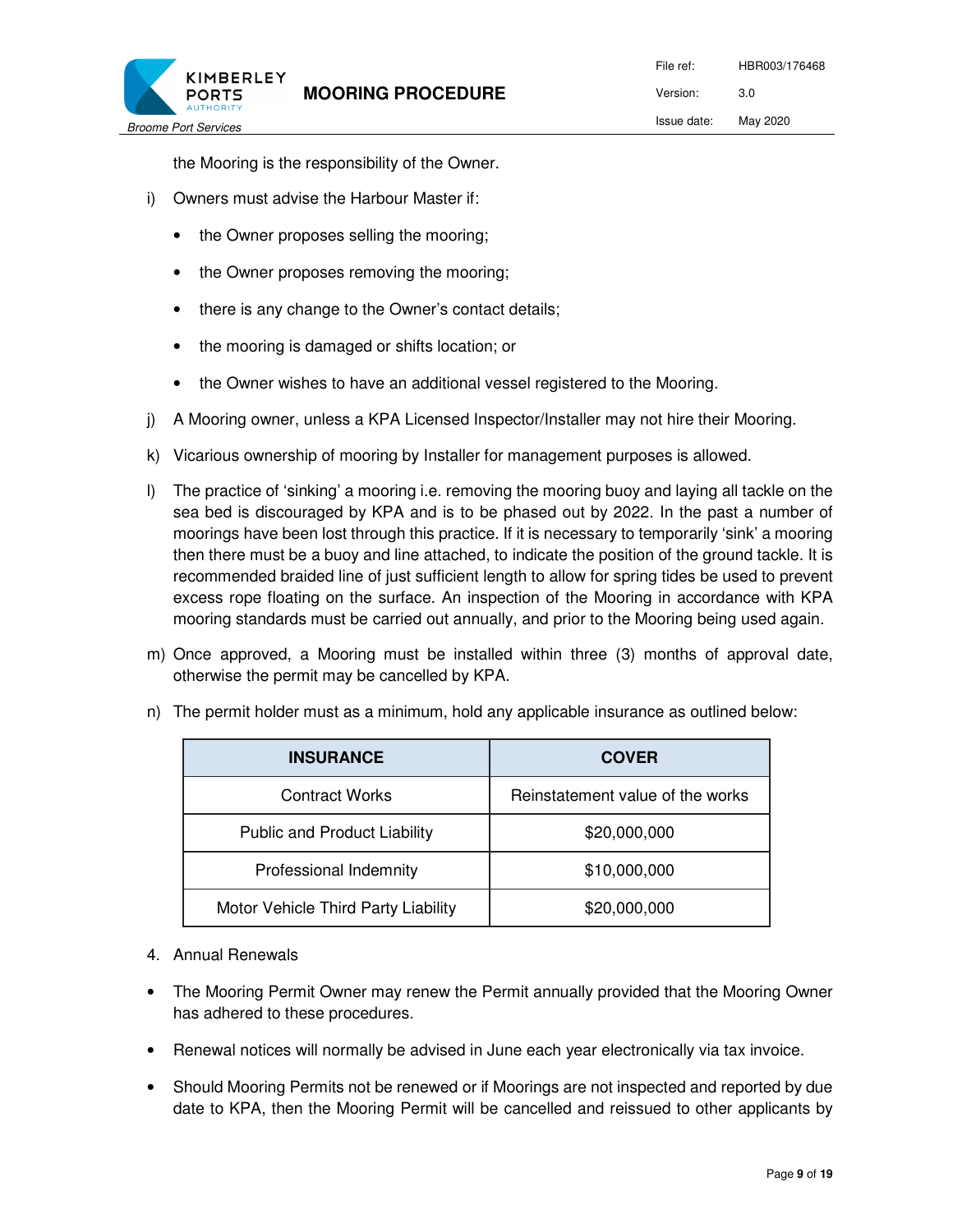

authority of the Harbour Master. Affected Moorings must be removed or if not, will be disposed of by KPA at the Mooring Owners' expense.

# **5. RESPONSIBILITIES OF A MOORING OWNER**

Mooring Owners must comply with KPA Mooring Standards to ensure the safety of all vessels and infrastructure within Port Waters.

## *5.1. Application Process*

- Commercial and recreational boat owners or operators applying to moor a vessel within Port Limits must contact KPA for an application kit, which is available online, or by contacting KPA Operations Staff.
- Mooring Owners must detail the GPS position of the preferred location, which must be approved by the Harbour Master.
- No Mooring shall be placed in Port waters unless permitted by the Harbour Master and in compliance with these directions  $-$  a Mooring system set without prior authorisation of the Harbour Master may be removed immediately by the Harbour Master at owner's sole expense.
- Before placing a permitted Mooring in the water the Mooring tackle design and construction must be in accordance with mooring consultant/designer specifications and a copy of this specification provided to Harbour Master.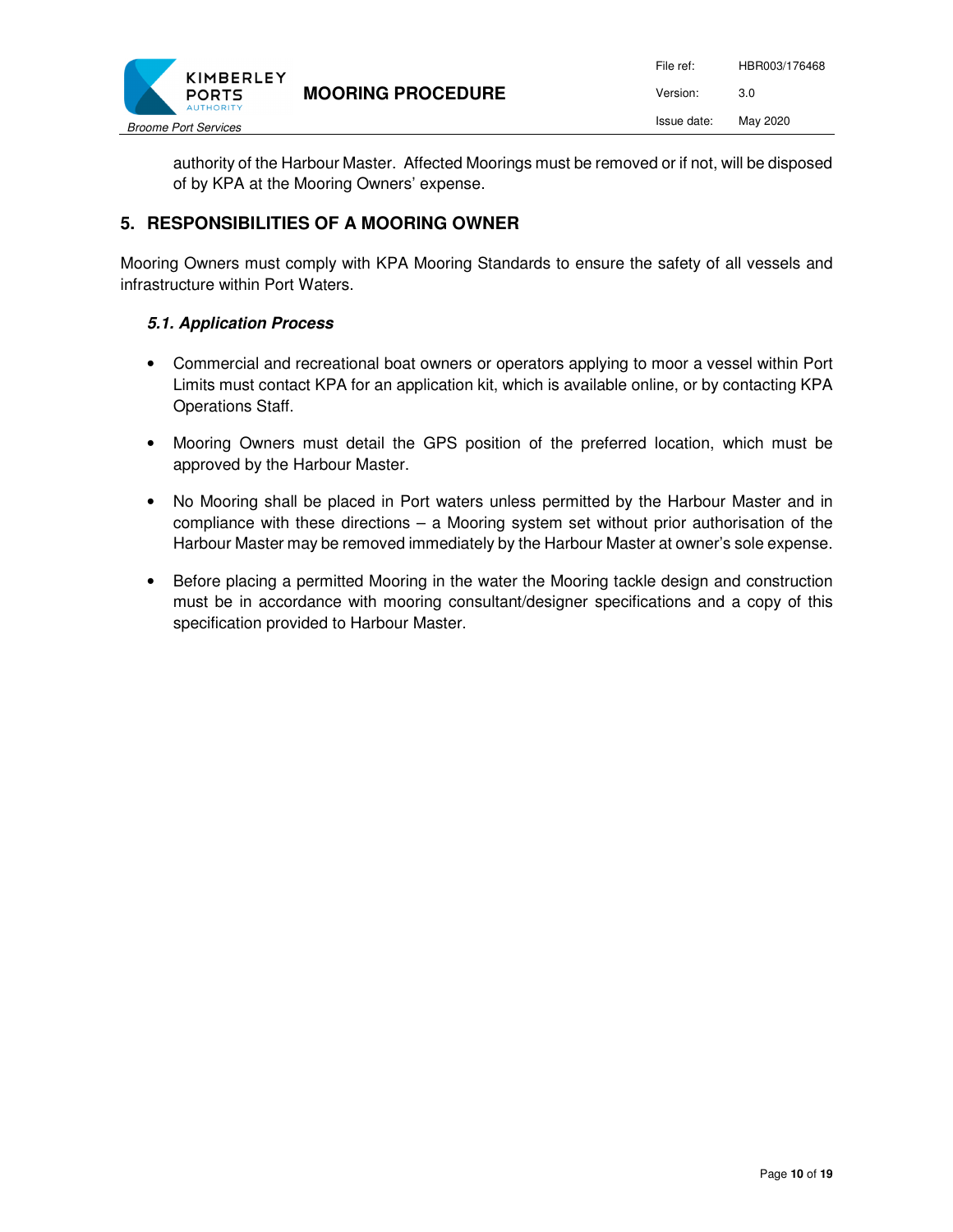

## **APPLICATION PROCESS**



**PROSPECTIVE MOORING OWNER APPROACHES KPA FOR NEW MOORING LOCATION**. Consultation with KPA to determine whether Static or Dynamic Analysis is required, refer to section 6.2.



**OWNER ENGAGES QUALIFIED NAVAL ARCHITECT/MOORING DESIGNER** 

KPA requires the Owner to engage a Naval Architect for the lifetime of the mooring. Looking at the static analysis from the meeting, the NA/Designer provides not only the details but the inspection requirements over the life cycle of the mooring.



#### **DESIGN IS FORWARDED TO KPA BY OWNER.**

Once the Owner receives the Static or Dynamic Analysis this is sent to the KPA to be reviewed and kept on file.



# **KPA ACKNOWLEDGES DESIGN RECEIPT OF DESIGN AND ISSUES PERMIT.**

At this point the design is complete, the KPA Harbour Master will now confirm that the Owner has 3 months to install the Mooring at the approved site.



**OWNER PROCURES MOORING AND HAS LICENSED INSTALLER INSTALL THE MOORING** as per Mooring Designer's/Naval Architect's specifications.



**MOORING INSTALLER SIGNS OFF** that the Mooring has been installed in the designated location as per the designer specifications and submit confirmation to KPA.



**INSPECTIONS CARRIED OUT ANNUALLY** and as required by the Naval Architect – minimum requirement is annually. Other inspections biennial, triennial or 5 yearly will be as the Mooring Designer/ Naval Architect requires.

For more information see our website:

https://www.kimberleyports.wa.gov.au/Port-of-Broome/Community-Info/Moorings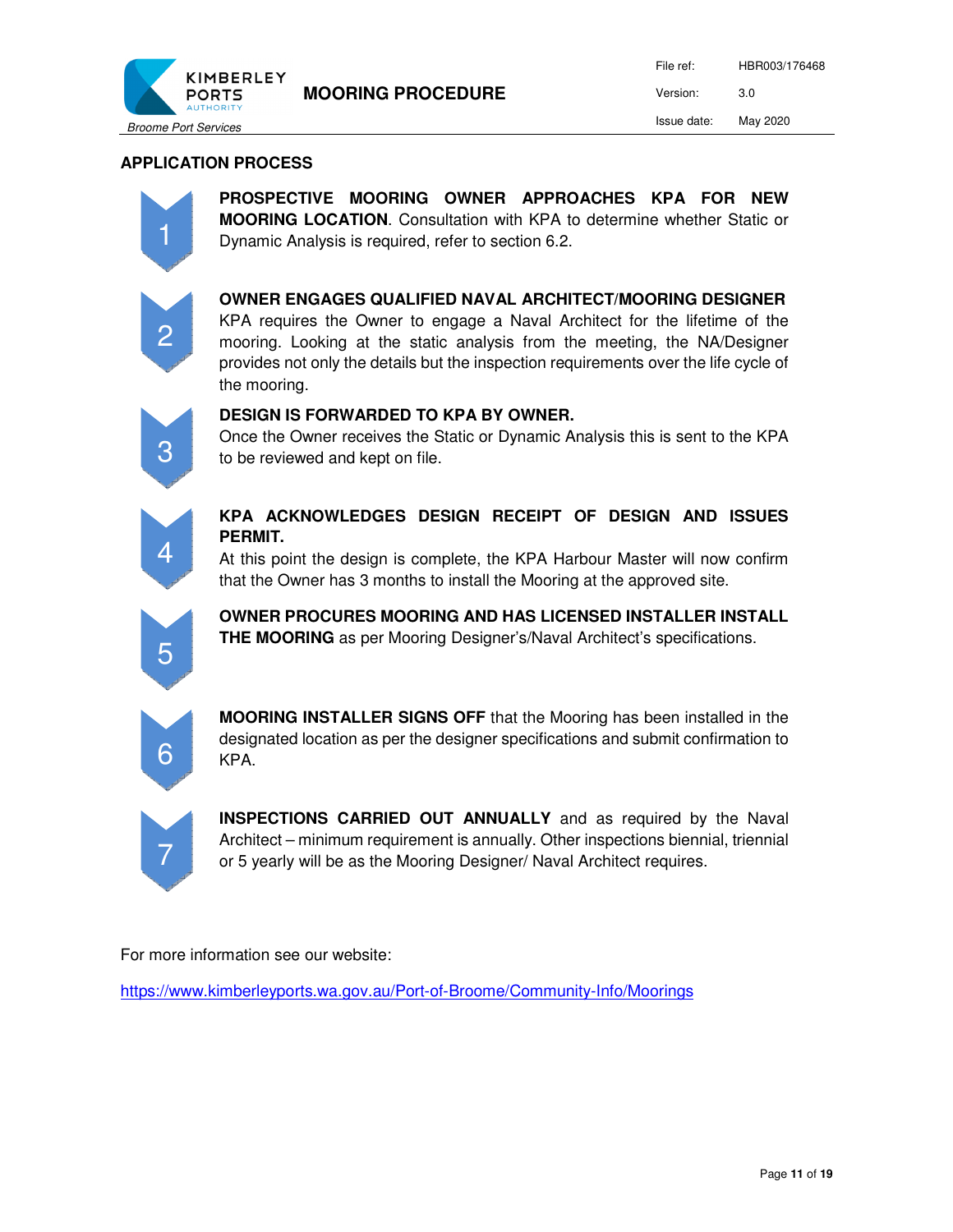

# **6. MOORING DESIGN AND COMPONENTS**

## *6.1. Mooring Classifications*

Moorings within KPA waters typically fall into two classifications:

- Storm Moorings, and
- Cyclone Moorings.

#### *6.2. Requirements*

All Moorings must be designed, installed and maintained according to suitably qualified Mooring Consultant's/Naval Architect's design specifications.

KPA minimum requirements include:

- Cyclone Moorings are to be designed and certified by a qualified Mooring Designer/ Naval Architect and the vessel must be subject to a minimum of Static Analysis for vessels up to 15m. For vessels over 15m, Dynamic analysis will be required.
- Storm Moorings will be subject to Static Analysis from a qualified Mooring Designer/ Naval Architect. An owner may at any time provide a Dynamic Mooring analysis to KPA.
- All reports, both Static and Dynamic will include as a minimum:
	- o Design Calculations and specifications;
	- o Installation procedures including proof load;
	- $\circ$  Inspection and Maintenance requirements for the life of the mooring
	- o E.g. Annual, Biennial, Triennial, 5 Yearly, or as required:
	- o Component replacement requirements.
- Storm Mooring buoys are to be of a size determined by the Mooring Designer/Naval Architect, but not less than 500mm diameter and be bright orange or bright pink in colour.
- Cyclone Mooring buoys are to be of a size determined by the Mooring Designer/Naval Architect, but not less than 600mm diameter and be bright yellow in colour.
- Mooring Owners must ensure that their allocated Mooring number of a minimum 100mm height, is visible on the buoy. This will be positioned where it will always be clearly legible, free from marine growth, bird droppings and tackle and as much as possible, away from chaffing areas.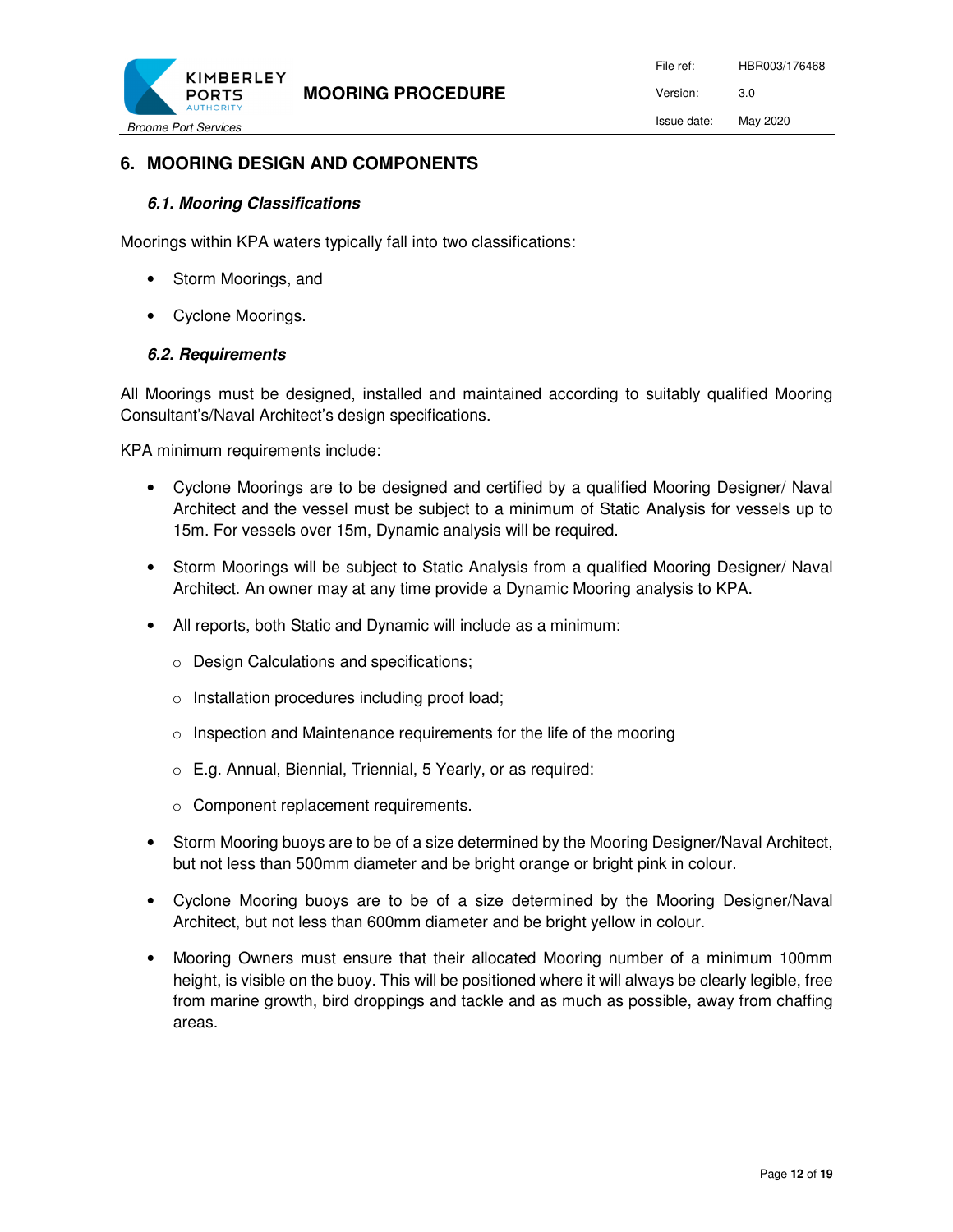

File ref: HBR003/176468 Version: 3.0 Issue date: May 2020

## *6.3. Mooring Overview*



# *6.4. Storm Moorings Positions (indicative only)*

Storm Moorings are located at both Gantheaume Point and in Roebuck Bay and are used depending on the season.

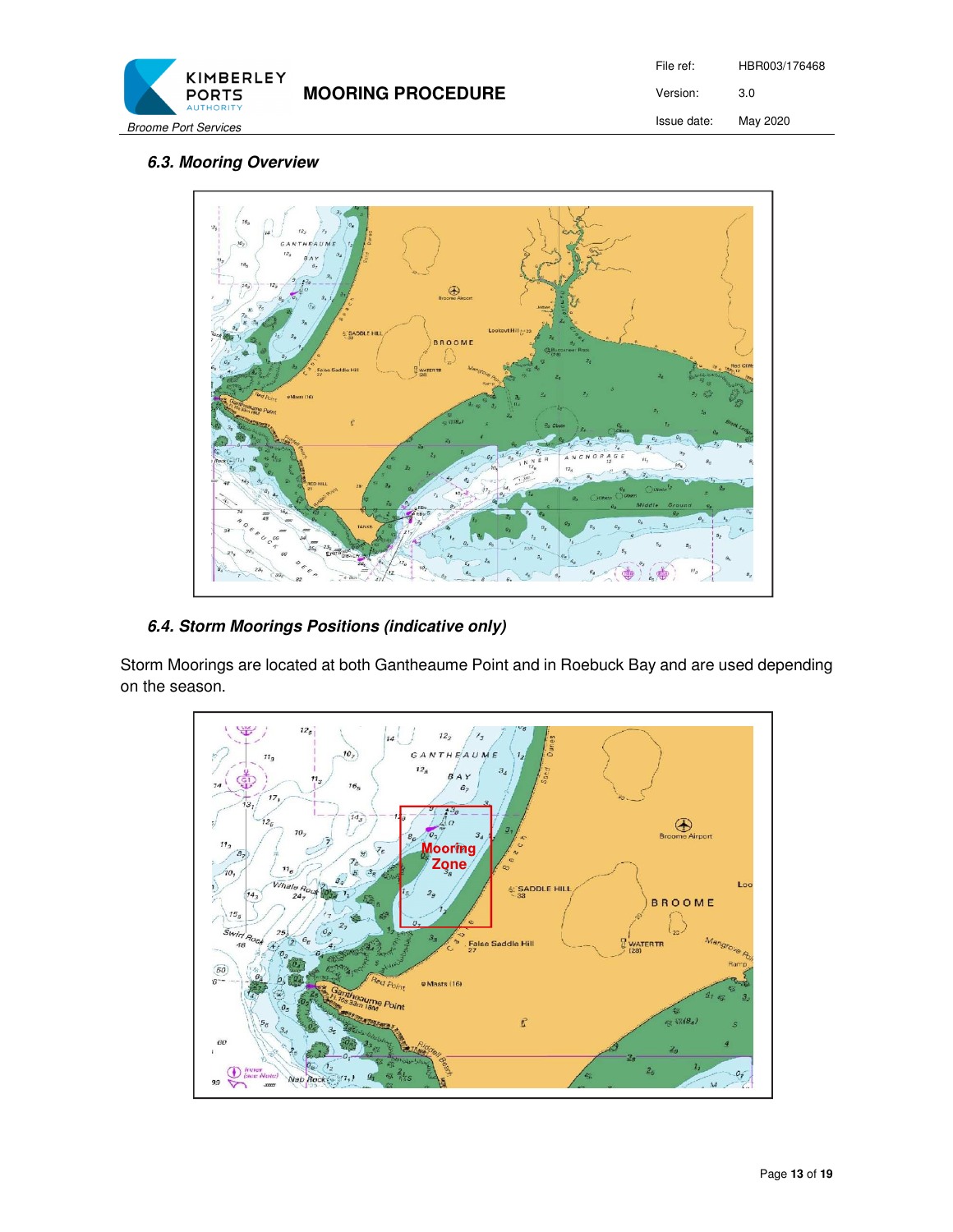**MOORING PROCEDURE** 

File ref: HBR003/176468 Version: 3.0

Issue date: May 2020



# *6.5. Cyclone Moorings Positions (indicative only)*

KIMBERLEY **PORTS** 

The majority of Cyclone Moorings are located at Black Ledge, although there are a small number of cyclone Moorings situated closer to the Broome wharf in Roebuck Bay.

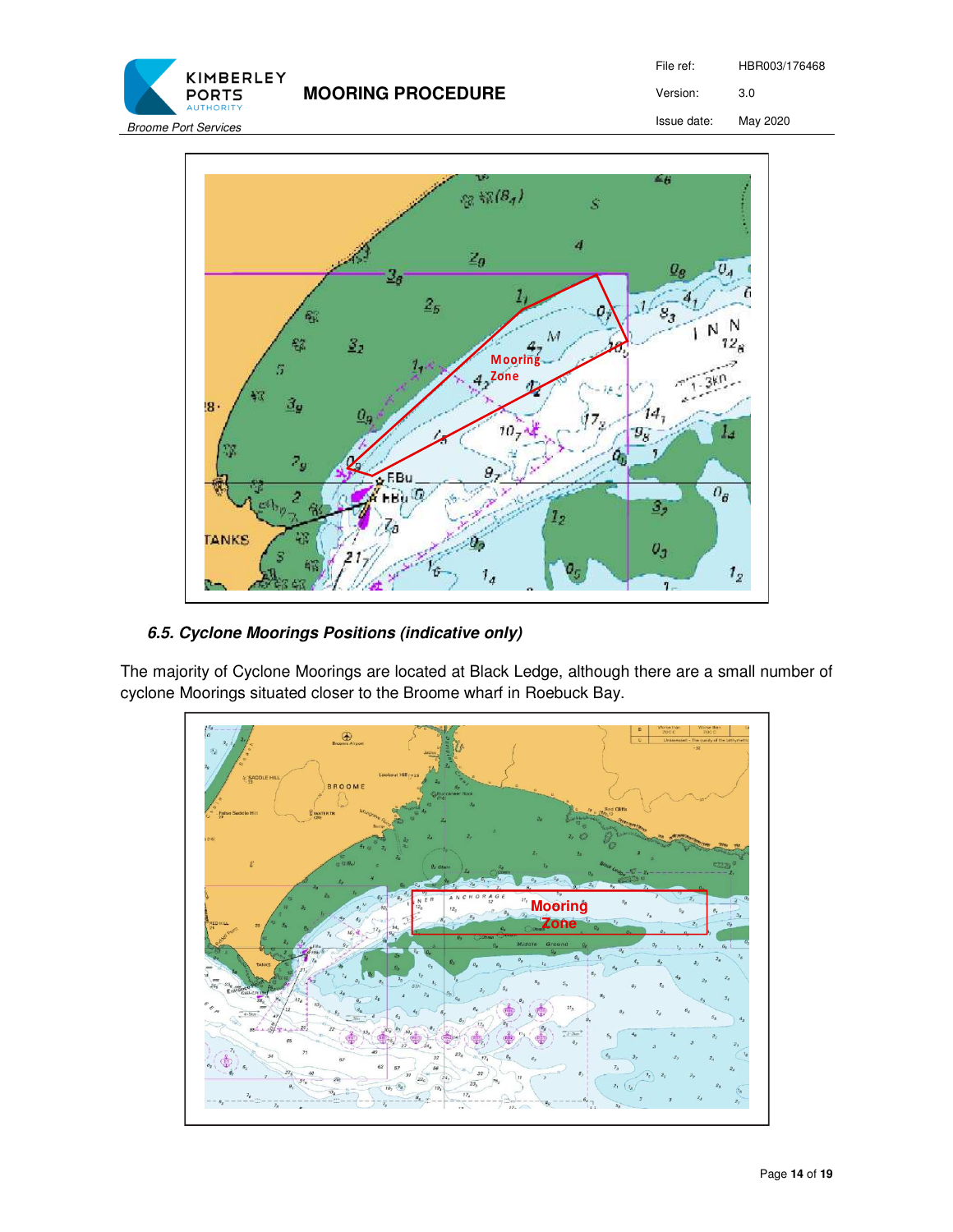

# **7. MOORING INSTALLATION**

- The mooring will be installed by a KPA licensed Mooring installation and Inspection Company for the Port.
- The Mooring must be installed to the Mooring Designer's/Naval Architect's design specifications.
- Upon installation, the Mooring must be inspected by a Mooring Inspector for structural integrity, disposition on the seabed and compliance with these procedures - the inspection report must be a written document containing photographs from diver inspection of the below water tackle and specified configuration.
- Final confirmation that the Mooring is set in the designated location, including GPS readout along with a photograph of the top mark and markings must be forwarded by the Mooring owner to the Harbour Master in conjunction with a copy of the full "Mooring Installation Report" as built.

## **8. MOORING INSPECTIONS**

- a) The Mooring Owner must obtain an Annual Inspection of all Mooring components by a KPA Licensed Inspector/Installer prior to 1 November each year (in the case of Roebuck Bay Moorings) or 1 May (in the case of Gantheaume Bay Moorings).
- b) The frequency and scheduling of any other types of inspections shall be determined by the Mooring Owner's Naval Architect, with regard to inputs such as: Mooring type; location; usage; previous Mooring reports and climatic events.
- c) The Mooring Owner must forward any Inspection reports to the KPA and the Mooring Owner's Mooring Designer/Naval Architect together with:
	- evidence of engineering recertification and maintenance work;
	- table detailing measurements of components as per design and current inspection;
	- photographs;
	- evidence of a diver's inspection;
	- signed Owner declaration.
- d) Following any Mooring inspection, the inspector must submit a report to the Mooring Owner and a copy forwarded to the Harbour Master within fourteen (14) working days following inspection.
- e) In the event of a non-conformity, the Owner has thirty (30) days after receiving the revocation notice to rectify the non-conformity. The mooring cannot be used until this is rectified. If the mooring cannot be rectified within the 30 days, then the Owner must contact KPA.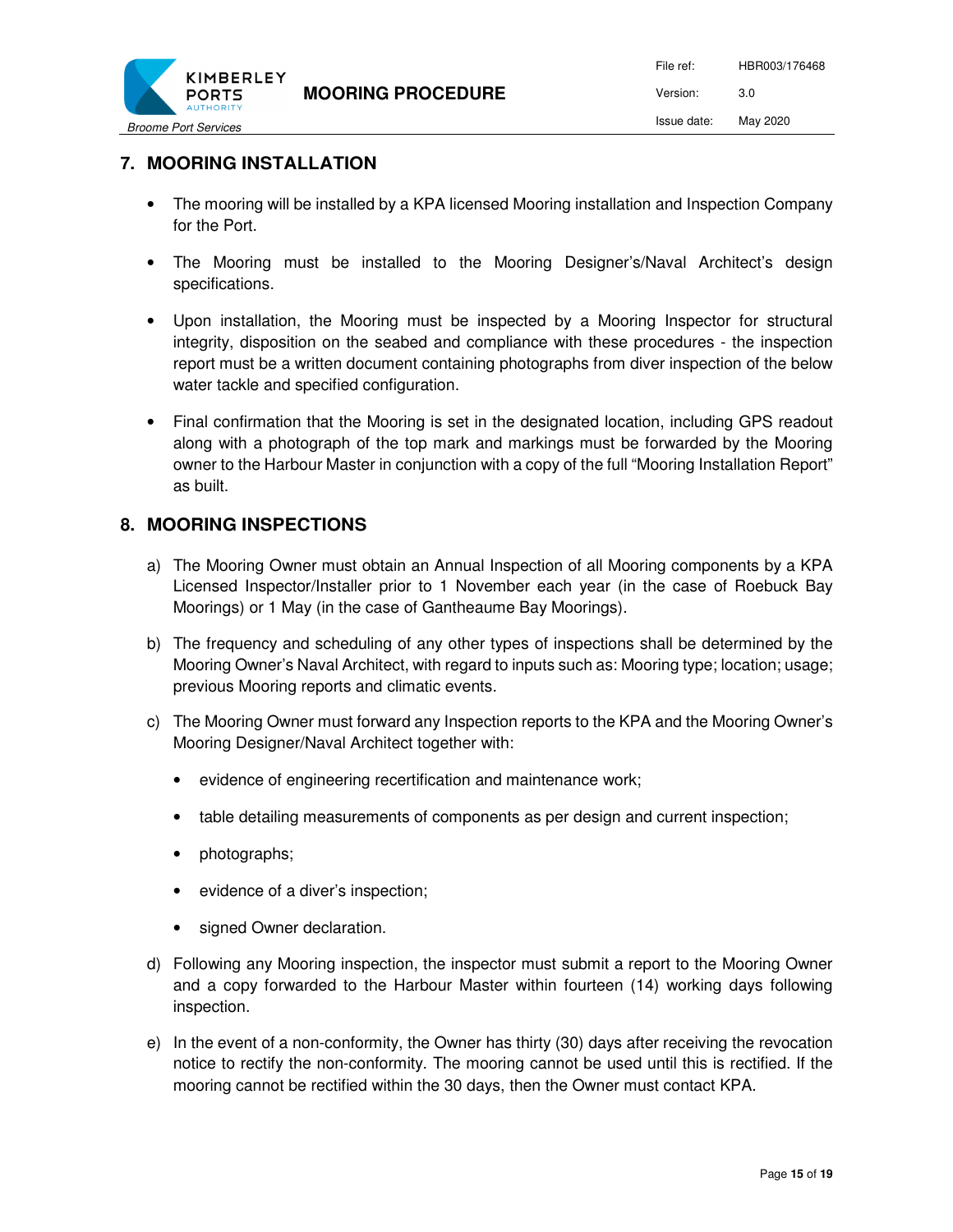

- f) Upon suspension and/or revocation of a Mooring Permit, the Harbour Master may remove and store the Mooring tackle, and the costs associated with the removal and storage of the Mooring will become a debt payable by the Mooring Owner on KPA's demand, as outlined in the Act.
- g) An inspection will also be required when a Mooring:
	- a. is intended to be used by a vessel other than that currently permitted;
	- b. is intended to be configured differently;
	- c. has been dragged; or
	- d. after a significant weather event i.e. Cyclone
- h) Organisations wishing to be listed as Mooring Inspectors should apply in writing to the Harbour Master and provide details of their qualifications by 1 June each year.
- i) KPA will confirm by email when the mooring is approved for use, upon passing the inspection.
- j) All diving operations to be conducted in line with Australian Standards AS/NZ 2299.1 (2015).

# **9. SALE, TRANSFER OR SURRENDER OF YOUR MOORING**

- a) In the event an owner wishes to sell or transfer their Mooring KPA must be notified and the 'Transfer of Existing Mooring Permit form must be completed.
- b) The new owner or transferee must comply with section 6 of this document and submit all Mooring Designer/ Naval Architect information before approval will be granted tor the new owner transferee to use the Mooring.
- c) In the event an owner has no further use for the mooring they must notify KPA and complete the 'Surrender of Existing Mooring Permit' form and hand the Mooring over to KPA.
- d) At the discretion of the HM, the mooring owner may be requested to remove the mooring at their expense.

## **10. REFERENCES**

#### Port Authorities Act 1999

https://www.legislation.wa.gov.au/legislation/statutes.nsf/main\_mrtitle\_732\_homepage.html

Port Authorities Regulations Port Authorities regulations 2001 https://www.legislation.wa.gov.au/legislation/statutes.nsf/main\_mrtitle\_1932\_homepage.html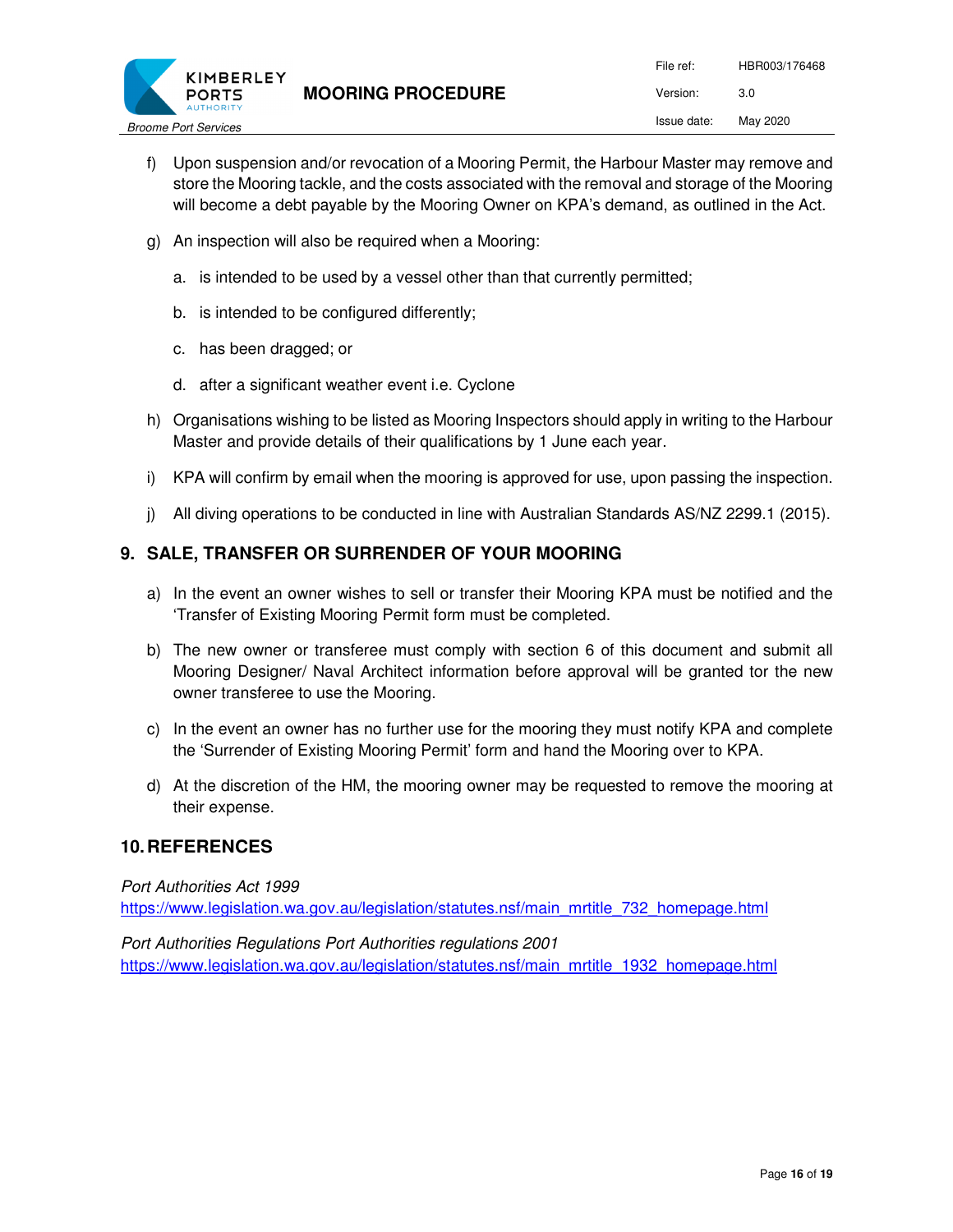

# **APPENDIX A – INDEX OF FORMS**

| Application for New Mooring Site Permit                            | IFM35/176763 |
|--------------------------------------------------------------------|--------------|
| Application for Alternative Vessel on an Existing Mooring          | IFM35/179761 |
| Surrender of Existing Mooring Permit                               | IFM35/179765 |
| <b>Transfer of Existing Mooring Permit</b>                         | IFM35/179766 |
| Application to be a KPA Approved Licensed Mooring Service Provider | IFM35/179764 |
| Application for Mooring Hire Permit                                | IFM35/179762 |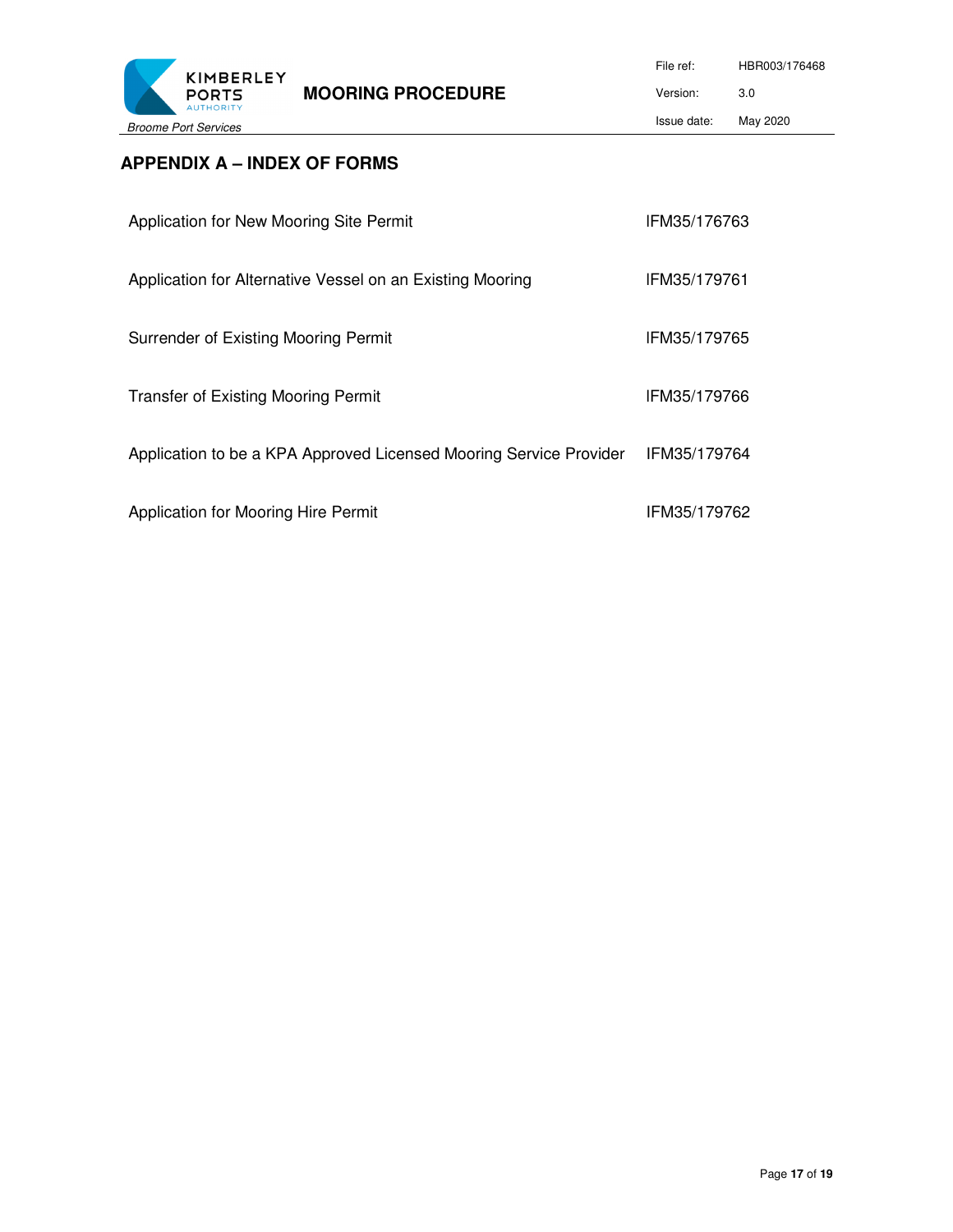

File ref: HBR003/176468 Version: 3.0 Issue date: May 2020

# **APPENDIX B – APPROVED MOORING INSTALLERS/INSPECTORS**

KPA makes no representation or warranty as to the quality of the advice that Mooring Owners may obtain from the parties listed below. Mooring Owners should conduct their own due diligence and satisfy themselves as to the qualifications and expertise of the approved Mooring Installers/Inspectors listed.

#### **HBR003/180330**